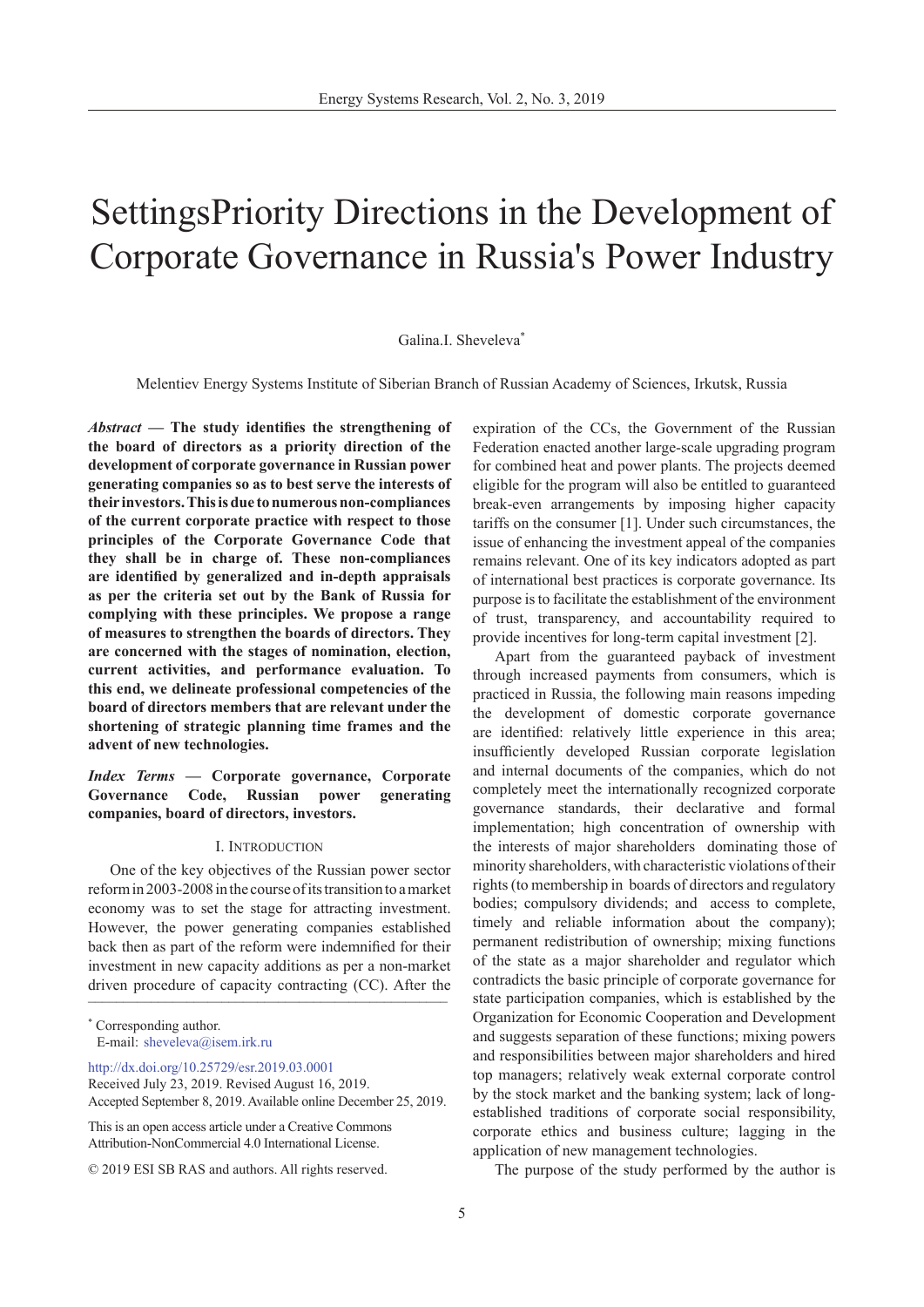to identify a top priority direction of the development of corporate governance in Russian power generating companies that is aligned with the interests of investors and accommodates the changes that have taken place in the external environment.

The methodology behind this study is based on the Guidelines of the Bank of Russia on complying with the principles and recommendations of the Corporate Governance Code (Letter No. IN-06-52/8 of the Bank of Russia dated February 17, 2016) [3]. Identifying a priority direction of the development of corporate governance was carried out based on generalized data of comprehensive assessments of the current corporate practice adopted by 12 Russian power generating companies that made publicly available Addendum "On compliance with principles and guidelines of the Corporate Governance Code" to their 2017 annual reports. [4–15]. The proposals previously contributed by the author to this field have been updated to match the changes in the external environment [16]. The study makes use of the data provided by information agencies as well the research contributions made by the New Economic School and the Russian Institute of Directors to corporate governance studies [17, 18].

This study identifies the strengthening of the board of directors as a priority direction for the development of the corporate governance of Russian power generating companies. This proves to be in line with the findings obtained by the "Platforma" Center for Social Engineering, the Center for Strategic Studies at the Moscow State Institute of International Relations, the Association of Independent Directors, and the National Research University Higher School of Economics [19–21].

The findings of the study performed bear on further enhancing the investment appeal of Russian power generating companies and making more well-grounded and balanced decisions on the part of investors when investing their funds in these companies.

#### II. Current practice in corporate governance

The practice currently adopted in corporate governance of Russian power generating companies was assessed by the methods of generalized and in-depth evaluation. The generalized evaluation was performed against the 79 corporate governance principles of Level 2 that have threedigit codes assigned to them ('1.1.1.' or '1.2.3.' and so on). The status of compliance to these principles ("compliant", "partially compliant", "non-compliant") was treated without a further breakdown by the compliance criteria for each of them. This method of evaluation is common for the majority of the companies, which follows from their annual reports on the compliance with the corporate governance principles of the Code. For the rest of the companies, the "partially compliant" status was assigned in the case of their failure to meet at least one of the criteria. The findings of the evaluation of the compliance with the Level 2 corporate governance principles as stipulated in the Code are presented in Table 1.

The values presented in Table 1 show that there are substantial differences with respect to the extent Russian power generating companies comply with the corporate governance principles. The top ranking companies here are PJSC Inter RAO, PJSC Enel Russia, and PJSC RusHydro. Of the total of 79 principles covered by the study, they comply with 73, 62, and 59 principles respectively. PJSC Quadra and PJSC TGK-2 are the lowest ranked companies. They scored well below the rest with 33 and 32 principles to their credit respectively. The comparative analysis of the "partially compliant" status among the companies that rank both in the top and the bottom yields practically the same correlation. PJSC Inter RAO, PJSC Enel Russia, PJSC RusHydro partially comply with 4, 13, and 17 principles respectively. The corresponding values for PJSC Quadra and PJSC TGK-2 are 27 and 32 principles respectively, thus lagging behind PJSC Inter RAO scoring 7 to 8 times lower. The disparity between the companies that perform best and worst with respect to the number of principles they fail to comply with proves even more pronounced. In particular, the number of corporate governance principles PJSC Quadra does not comply with exceeds that of the PJSC Inter RAO by a factor of 9.5.

No less significant are the differences between all companies in their status of being compliant with corporate governance principles. It follows from the data presented in Table 1 that in the companies that scored best on corporate

Table 1. With compliance level 2 principles of the code.

| Companies<br>(PJSC) | Compliant | <b>Partially</b><br>compliant | Non-<br>compliant |
|---------------------|-----------|-------------------------------|-------------------|
| Inter RAO           | 73        |                               | 2                 |
| Enel Russia         | 62        | 13                            | 4                 |
| RusHydro            | 59        | 17                            | 3                 |
| $T$ GK-1            | 57        | 21                            |                   |
| $TGK-14$            | 52        | 20                            |                   |
| Unipro              | 45        | 27                            |                   |
| $O$ GK-2            | 41        | 25                            | 13                |
| T Plus              | 41        | 23                            | 15                |
| Mosenergo           | 39        | 30                            | 10                |
| Irkenergo           | 34        | 30                            | 15                |
| Quadra              | 33        | 27                            | 19                |
| TGK-2               | 32        | 32                            | 15                |

Table 2. Meeting the criteria of complying with the principles of the code.

| Companies<br>(PJSC) | Compliant | <b>Partially</b><br>compliant | Non-<br>compliant |
|---------------------|-----------|-------------------------------|-------------------|
| Inter RAO           | 116       | 8                             |                   |
| Enel Russia         | 104       | 16                            | 8                 |
| RusHydro            | 100       | 25                            | 3                 |
| $TGK-1$             | 102       | 23                            | 3                 |
| $TGK-14$            | 81        | 38                            | 9                 |
| Unipro              | 83        | 29                            | 16                |
| $O$ GK-2            | 82        | 20                            | 26                |
| T Plus              | 56        | 50                            | 22                |
| Mosenergo           | 66        | 48                            | 14                |
| Irkenergo           | 50        | 59                            | 19                |
| Ouadra              | 65        | 28                            | 35                |
| TGK-2               | 60        | 39                            | 29                |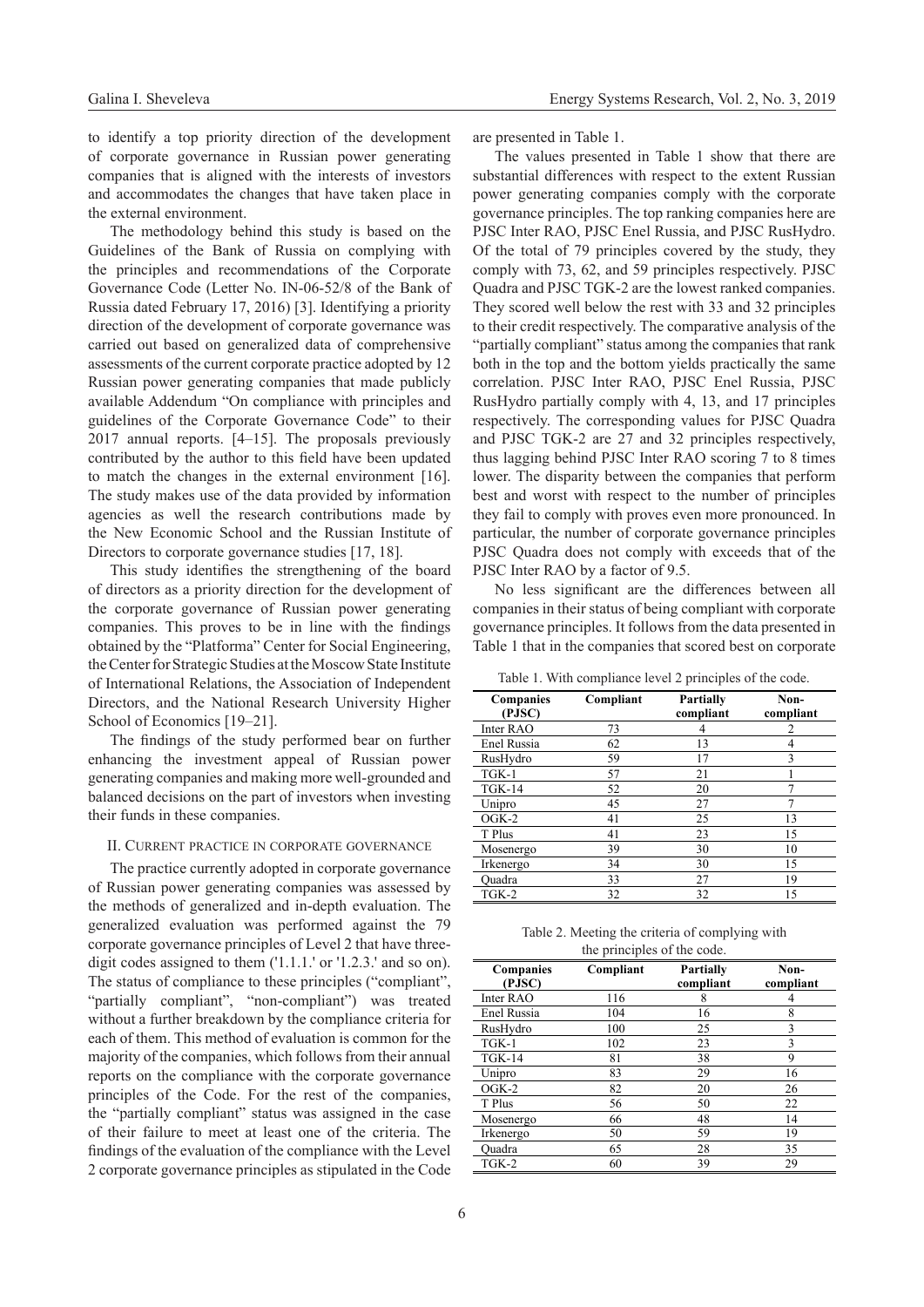governance principles, the percentage of the components that make up their compliance status (i.e., "compliant", "partially compliant", and "non-compliant") of the total of 79 principles they were assessed against was as follows: PJSC Inter RAO – 92%, 5%, 3%; PJSC Enel Russia – 75%, 22%, 3%; PJSC RusHydro – 74.7%, 21.5%, 3.8%. In the case of the worst scoring companies we observed a relative shift towards an increase in the number of the principles a company "partially compliant" or "non-compliant" with: PJSC Quadra – 41.8%, 34.2%, 24.0%; PJSC TGK-2 – 40.5%, 40.5%, 19.0%.

In order to arrive at a more in-depth and unbiased view of the corporate governance practice in Russian power generating companies we have performed an additional study against the complete set of 128 evaluation criteria of compliance with the principles stipulated by the Code. The findings of such analysis are presented in Table 2.

Under the above evaluation method, we observed a well-anticipated increase in the number of the principles that the companies fail to comply with. To a larger extent this holds true for the worst scoring companies. As per the data of Table 2, the share the criteria they do not meet makeup of the total of 128 criteria of compliance to the principles stipulated by the Code saw an increase to 26% and 23% in the case of PJSC Quadra and PJSC TGK-2 respectively.

We have identified which of the evaluation criteria of the principles stipulated by the Code are not complied with. Those of them that are most frequently not complied

with are highlighted by listing them in dedicated Table 3. They are arranged in ascending order of the share of the companies that failed to comply with the above criteria;

All of the criteria listed in Table 3 refer to the scope of responsibilities of the board of directors, to the extent of the authority was delegated to it:

- To back the observance of rights and equal terms for shareholders.
- To approve internal corporate documents.
- To establishe and to approve the policy of the companies with respect to remuneration, to ensure control over the implementation and enforcement of this policy, and, if required, to revise it and introduce amendments to it.
- To define the principles and approaches behind the system of risk management and internal control, monitor the compliance of the adopted system and the efficiency of its operation as judged against them.
- To ensure the development and implementation of the information policy, transparency, timeliness, and completeness of information disclosure, and unhindered access to it granted to shareholders.
- To exercise control over the corporate governance practice, to play a key role in material corporate actions.
- To approve third-party appraisal officers when performing material corporate actions to protect the rights and legitimated interests of shareholders.

The poor efficiency of the boards of directors in Russian

| <b>Principles</b> | Evaluation criteria for compliance with the Code principles                                                                                                                                                                                                        |  |  |
|-------------------|--------------------------------------------------------------------------------------------------------------------------------------------------------------------------------------------------------------------------------------------------------------------|--|--|
| 1.1.6.            | 3. When making decisions on arranging and holding general meetings of shareholders, the board of directors should consider the                                                                                                                                     |  |  |
|                   | issue of making use of the means of telecommunication to provide remote access to shareholders so that they could take part in these                                                                                                                               |  |  |
|                   | meetings during the reporting period.                                                                                                                                                                                                                              |  |  |
| 2.1.7.            | 1. During the reporting period, the board of directors considered the issues of the corporate governance practice.                                                                                                                                                 |  |  |
| 2.2.1.            | 2. The annual report covers the information on key results of the board of directors performance evaluation.                                                                                                                                                       |  |  |
| 2.7.4.            | 1. Decisions on most important issues relating to the company's business should be made at a meeting of the board of directors by a<br>qualified majority of at least three-quarters of the votes or by a majority vote of all elected board of directors members. |  |  |
| 6.1.1.            | 2. The board of directors (or a committee thereof) should consider the issues pertinent to compliance with the information policy at<br>least once during the reporting period.                                                                                    |  |  |
| 2.9.1.            | 1. An internal evaluation or a third-party performance evaluation of the board of directors should be carry out in the reporting period                                                                                                                            |  |  |
|                   | covered the performance evaluation of committees, individual members of the board of directors and the board of directors as a                                                                                                                                     |  |  |
|                   | whole.                                                                                                                                                                                                                                                             |  |  |
|                   | 2. The findings of an internal performance evaluation or a third-party performance evaluation carried out in the reporting period                                                                                                                                  |  |  |
|                   | should be reviewed during a meeting of the board of directors held in person.                                                                                                                                                                                      |  |  |
| 4.1.2.            | 1. During the reporting period, the remuneration committee should consider the remuneration policy and its implementation practice                                                                                                                                 |  |  |
|                   | and sumbitted the relevant recommendations to the board of directors as required.                                                                                                                                                                                  |  |  |
| 4.2.2.            | 1. If an internal document provides for a transfer of shares to the board of directors members, there should also be provided and                                                                                                                                  |  |  |
|                   | disclosed the clearly stated rights of their ownership aimed at long-term incentives to hold them.                                                                                                                                                                 |  |  |
| 7.1.2.            | 1. There should be a procedure set out for independent directors to state their opinions on material corporate actions prior to their<br>approval.                                                                                                                 |  |  |
| 2.9.2.            | 1. A third-party company should be involved at least once in providing an independent performance evaluation of the board of                                                                                                                                       |  |  |
|                   | directors during the three most recent reporting periods.                                                                                                                                                                                                          |  |  |
| 4.3.2.            | 1. The company should put in place a long-term incentive programme for the members of the company's executive bodies and other                                                                                                                                     |  |  |
|                   | key managers involving the company's share (or derivative financial instruments with its share serving as the underlying asset).                                                                                                                                   |  |  |
|                   | 2. The long-term incentive programme for the members of the company's executive bodies and other key managers should provide                                                                                                                                       |  |  |
|                   | for the right of disposing of shares or other financial instruments employed by such programme to arise no earlier than in three years                                                                                                                             |  |  |
|                   | from the date when they were provided. In addition, the right to dispose of the same should be made conditional on the achievement                                                                                                                                 |  |  |
|                   | of certain targets by the company.                                                                                                                                                                                                                                 |  |  |
| 2.4.3.<br>7.2.2.  | 1. Independent directors should account for at least one-third of all directors elected to the board of directors.                                                                                                                                                 |  |  |
|                   | 3. Internal documents should expand a list of grounds on which members of the company's board of directors as well as other                                                                                                                                        |  |  |
|                   | persons referred to in respective laws, are deemed to be interested in transactions of the company.                                                                                                                                                                |  |  |

Table 3. Criteria the companies do not comply with.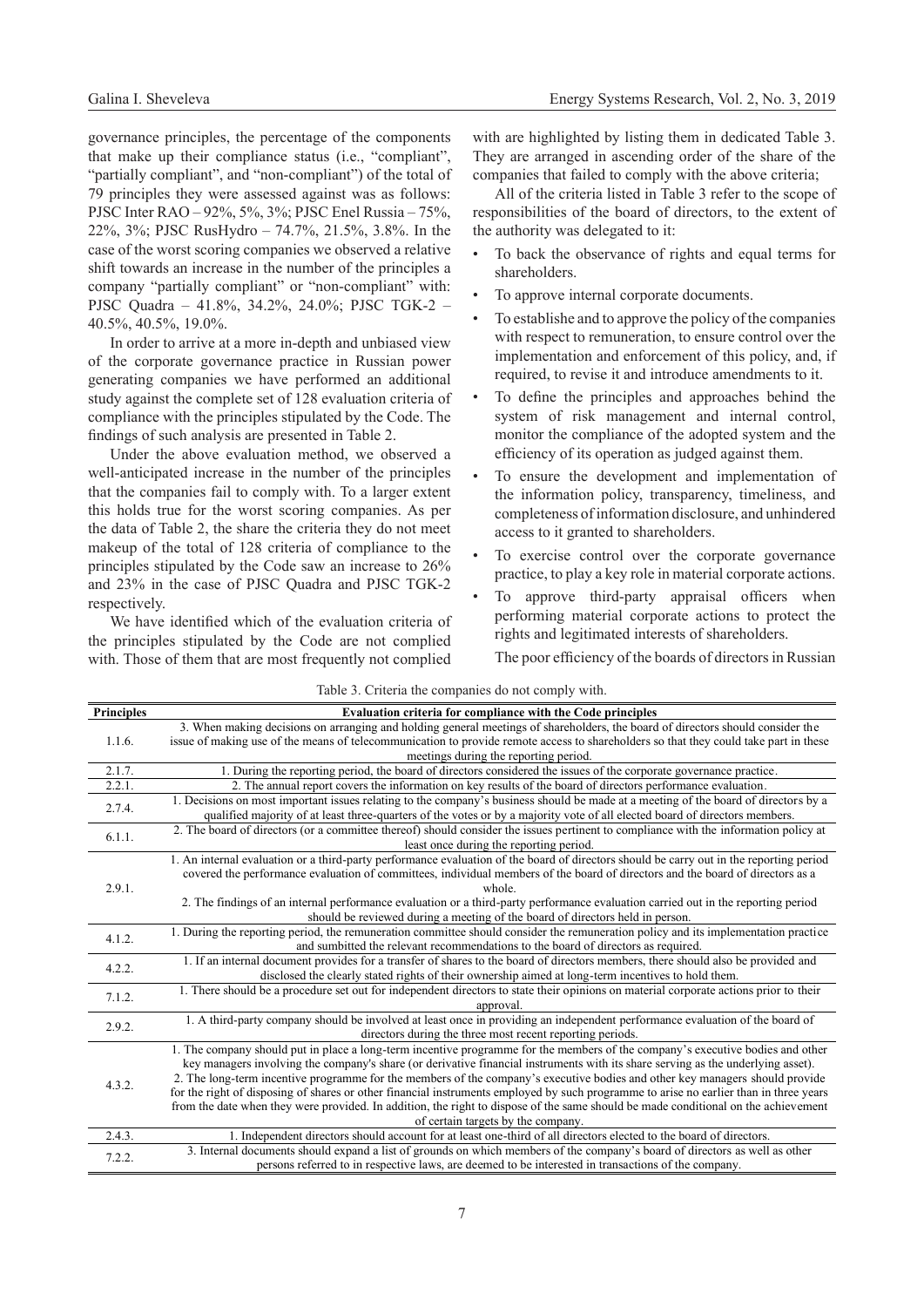power generating companies served as the defining factor when deciding on the priority direction of the development of their corporate governance.

## III. Development prospects

The priority direction for the development of corporate governance in Russian power generating companies should be the strengthening of the boards of directors. Their role as the key managerial body is getting truly strategic one. This is mainly due to the paradigm shift in corporate governance from a system of exercising control over the management team to a system of strategic governance and risk mitigation. The above is supplemented by the challenge thrown down by the advent of information technology that makes the flexibility and adaptability of companies stand out. The major driver behind the development of corporate governance in Russia nowadays is the set of tools enforced by formal requirements of the Central Bank of the Russian Federation acting as the regulating body. Notably, the strong board of directors is thought of as a key tool that ensures a leading position of companies with respect to corporate governance [19]. The board of directors is a key source of efficiency and sustainability of companies. The risks that investors face in the majority of Russian companies are those of poor governance, low rates of adoption of the state-of-the-art managerial techniques, an underdeveloped culture of the processes of working out and implementating the most important decisions [20]. Investors value more the companies that have the lack of the board of directors approaching the best practice, its crucial role in enhancing the quality of their corporate governance is one of the main takeaways from the research conducted by the Association of Independent Directors and the National Research University Higher School of Economics [21].

To establish a strong and qualified board of directors in Russian power generating companies one has to reenvision and bring up to date the approaches to the:

A. Nomination.

- B. Election.
- C. Current activities.
- D. Performance evaluation.

## *A. The nomination of the candidates to the board of directors members*

- To compile a checklist of select competencies for candidates to possess, so as to be in line with the objectives and tasks set out to further the development of companies. This is a required action to take due to higher requirements to be met by professional competencies given the shortening of the strategic planning time frames and the advent of innovations and information and digital technologies.
- To give due consideration to the commitment of candidates to moral and ethical values as based on the principles of reasonableness, integrity, justice, impartiality, incorruptibility, respect for the interests

of their company, its partners, customers, the society in general, neither causing them any harm nor circumventing the law by pursuing illegal or otherwise deliberately unscrupulous ends.

To have a preliminary review by shareholders of behavioral traits of candidates, on a par with their readiness for collaboration and trade-offs for the sake of effective decision making. One should not nominate to the board of directors the advocates of "support groups", bystanders, conventionalists, and "constant" critics. Unlike with the Code that recommends competencies, personal qualities, and behavioral traits as the criteria to judge the performance of the board of directors members against, we propose to apply these criteria in the course of their nomination and election. Preliminary discussions by shareholders of the candidates to the board of directors as well as the voting procedure may be held by means of online bulletin boards, teleconferencing, and video conferencing. In a sense, these are to be treated as the primaries hold at the corporate level. They are required to identify the most worthy candidates to be nominated and subsequently elected to the board of directors members during the actual election.

To increase the number of independents among the candidates nominated for the board of directors. This is required, in particular, to strengthen the board of directors competencies, including the mastery of cutting edge managerial techniques. There should be a preliminary and thorough examination of such candidates with respect to their independence as per the guidelines provided in the Code, which is mainly due the nowadays common issue of "independent directors" who actually fail to act impartially.

To select candidates to the board of directors who are supported by shareholders based on the actual evaluation of their contributions and the programme of development of the company during the next fiscal period.

#### *B. The election of the board of directors members*

- To timely disclose the information by the date of the general meeting of shareholders, including that on alterations of internal documents.
- To make available the comprehensive information on the results of the preliminary evaluation of the candidates to the board of directors in the documents on the preparation for and holding of general meetings of shareholders (nominators, biographical data, professional and personal qualities, education background, working experience, conflict of interest disclosure, data on independent candidates, etc.).
- To grant remote access to shareholders to participate in general meetings of the reporting period by relying on the means of telecommunication.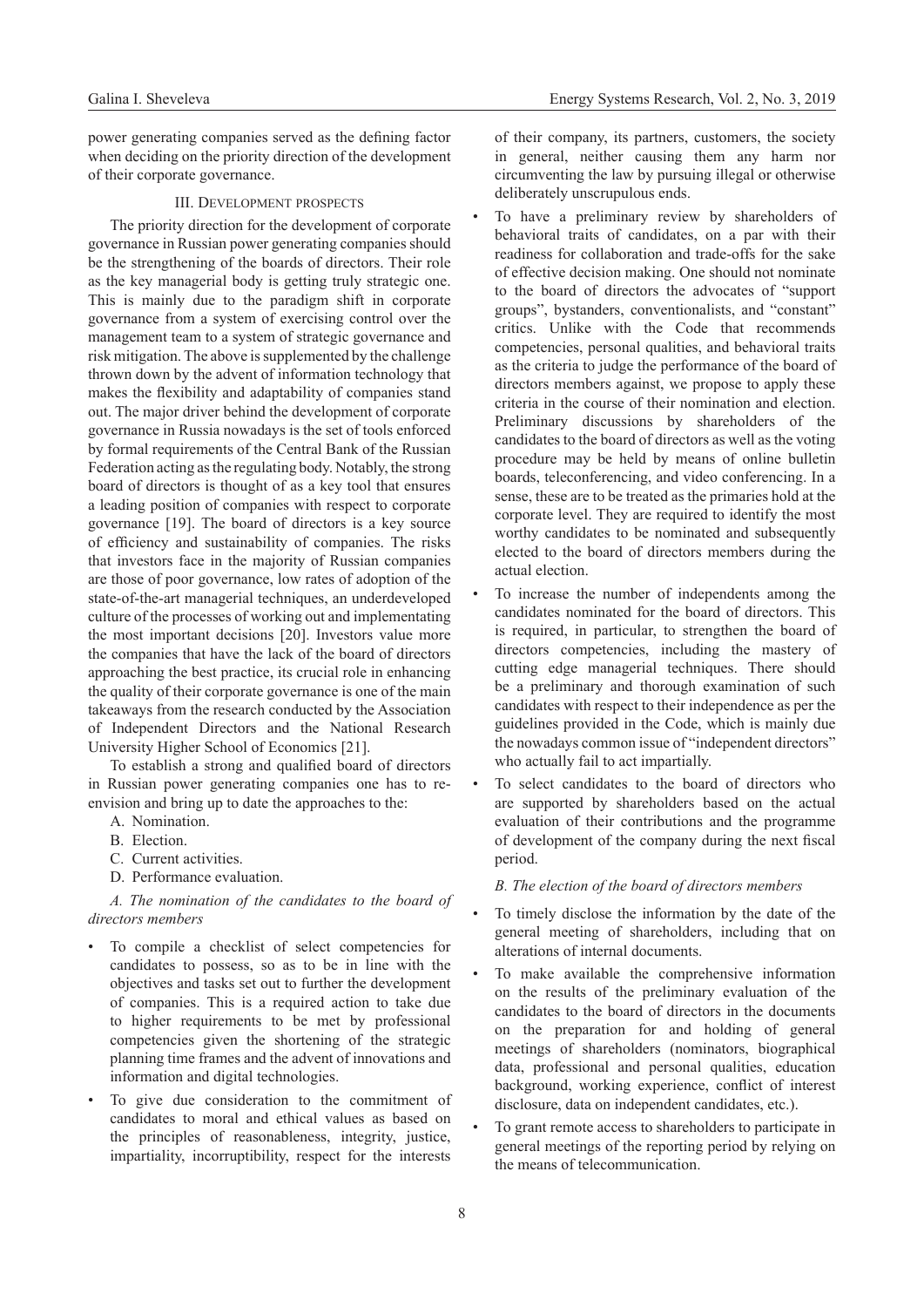To increase the involvement of professional investors with respect to voting during general meetings of shareholders.

# *C. Current activities of the board of directors*

- To improve the work of the board of directors committees done with respect to the preparation for the decisions taken to enable higher operational responsiveness in having them reviewed by the board of directors members and their efficacy.
- To involve the board of directors members in the company's business and to strengthen the participatory principle in their activities by holding comprehensive discussions on the matters they deal with and on the decision-making that is informed by various opinions. Running meetings in person is preferable to written consents that have gained wide acceptance. Given the telecommunication means made available in the companies, they can be extended to enable the remote access for all Board members to participate in the discussion of the issues reviewed.
- To develop unified corporate standards of ethical conduct due to the lack of respective guidelines in the Code.
- To enable all interested parties to report on violations or suspicions thereof via dedicated channels established by the company. One of such tools is the confidential communication channel for informants to report on corruption. At the companies that run such hotline service, this channel generally boils down to an e-mail address or a phone number. This model of interaction is not very efficient and cannot guarantee feedback and complete confidentiality for the informant. The development of a dedicated electronic form for informants available at the official website of a company is a more up-to-date version of this model. It assigns each of them a unique pin code, whereas the claim is submitted for review to a third-party audit company with the feedback system put in place. Companies have to face penalties for any violations

#### *D. The board of directors performance evaluation*

- To develop a procedure for the board of directors performance evaluation due to the lack of respective guidelines in the Code. To develop a set of tools for the evaluation (the contents of the question lists that form the basis of the questionnaire) and an analysis of the data obtained thereby. To this end, one may involve third-party advisers. Their involvement will enable solving the issues related to overcoming the subjective bias inherent in such evaluation activities and make the analysis of the findings more balanced.
- To develop the Regulation "On the board of directors performance evaluation" which is subject to approval by the board of directors. Its content should cover

the following: the development of the tools for the evaluation (the contents of justification of the need to perform the evaluation; evaluation types; procedures and employed evaluation tools; the format of the notification on performing the evaluation as intended for public disclosure (as it appears in the annual report on company's activities, at its corporate website, and so on).

• To modify the approach recommended by the Code with respect to the annual remuneration of the board of directors members by introducing its fixed and variable components in contrast to the fixed-only remuneration advocated by the Code. That said, the variable component of the remuneration shall not be the payments for attending the meetings of the board of directors or its committees as they are deemed to be s basic responsibilities of a director as per the Code. The variable component of the remuneration shall be linked to the financial performance achievements of the company (free cash flow, EBITDA, etc.) to align the financial incentives of the board of directors to those of the shareholders. When deciding on the amount of such remuneration, one shall account for objective grounds as based on the performance evaluation results of its members.

# IV. CONCLUSION

The issue of enhancing the investment appeal of Russian power generating companies still remains relevant. Corporate governance is one of the key factors that contribute to its improvement. We have performed an evaluation of the current practice adopted by these companies. The evaluation was made against various criteria of the compliance of such practice with the Corporate Governance Code. As per the results of such evaluations, the majority of the companies have been found to have relatively poor corporate governance: the number of the criteria the companies that rank among the lowest fail to comply with, as yielded by the first appraisal method, is 7 to 8 times that of the leading companies. The second method yields the value of 9.5 times. We have identified the evaluation criteria that the companies fail to meet most frequently. All of them have proved to belong to the scope of responsibilities of the boards of directors. The strengthening of the boards of directors is identified as a priority direction of further development of corporate governance in Russian power generating companies. For the purpose of their strengthening under presentday circumstances; we have proposed certain changes applicable to nomination, election, current activities and performance evaluation of their members.

## **REFERENCES**

[1] The RF Government approves 1.9 trillion ruble spending on the programme of combined heat and power plants upgrading. Available: http://www.